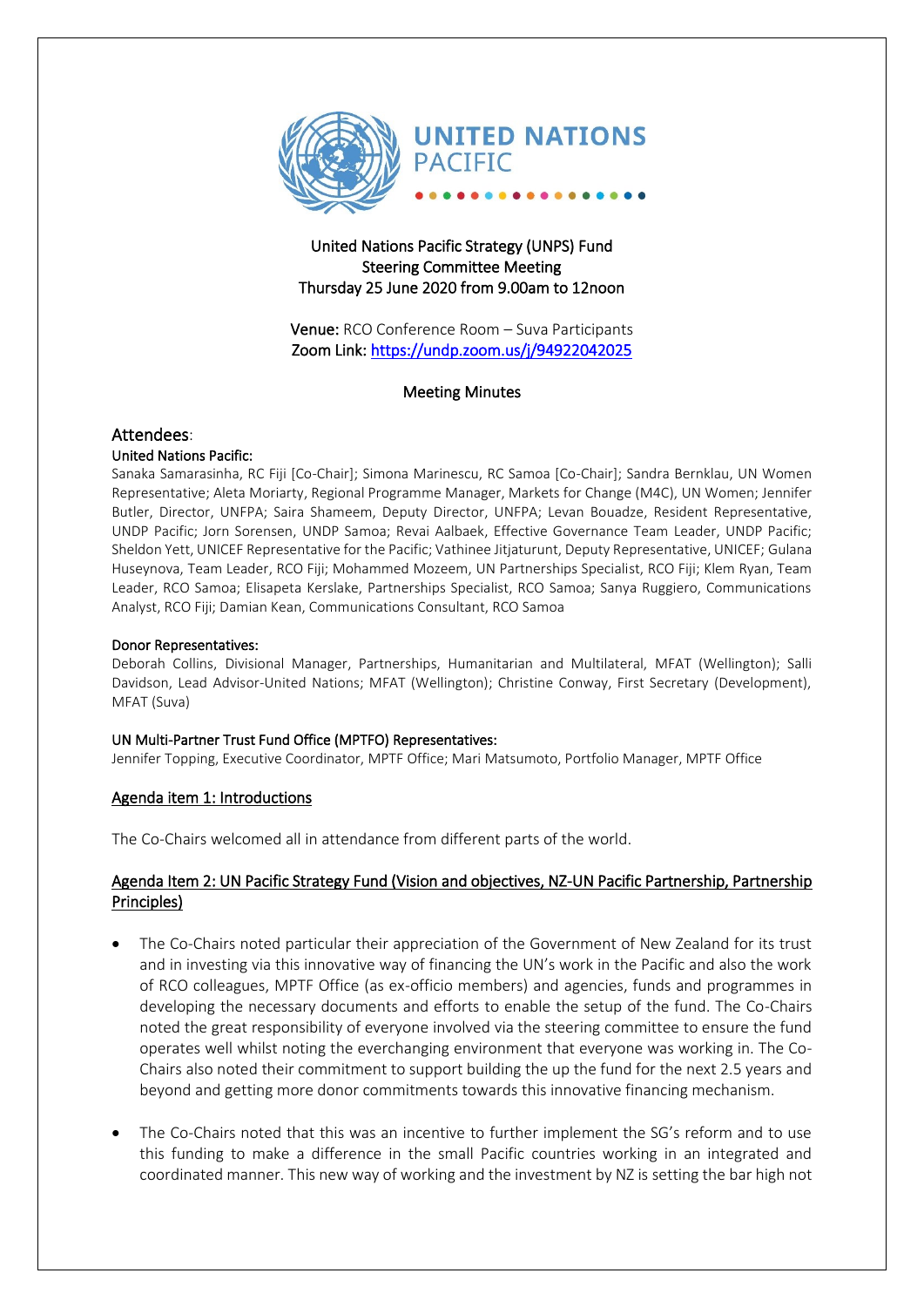only for the region but also globally. The Co-Chairs acknowledged the principles of the partnership that is also critical for a successful outcome for this new relationship, including NZ's support as a partner, as well as a donor, in this process and its support for the UNPS Governance Structure review was acknowledged as well.

- Deborah Collins, Divisional Manager, Partnerships, Humanitarian and Multilateral, MFAT gave apologies on behalf of Jonathan Kings, Deputy Secretary who could not participate in the meeting as envisaged. NZ was very pleased with the progress made, noting that the first SC meeting was a crucial milestone that had been achieved. NZ noted its broader engagement with the UN generally but noted that the UNPP approach was something new and not the usual way NZ had been engaging with the UN in the Pacific. NZ sees its partnership to work with the UN to achieve the broader outcomes of the region; secondly its support in the implementation of the reform and this was more or less as a global first; and thirdly its focus on a more strategic engagement with the UN in the region. MFAT will be reviewing the partnership in a couple of years' time which will then be used to inform its future engagement with the UN in the region, including support to further convince the political leadership on this new way of working with the UN in the region. NZ noted the ambitious and short time frame available to showcase results but they have been very encouraged by the confirmations from the UNPP partners. NZ noted the current context of COVID-19 and the challenges shaping the current work. It was further noted that the partnership will deliver and support results around that as well. Another feature of the partnership which NZ mentioned was the provision of a Special Assistant to the Resident Coordinator. Due to travel restrictions a New Zealander could not be mobilized so there are local recruitments under way. NZ was also looking forward to seeing further collaboration with other development partners, regional organizations and stakeholders through this partnership. NZ was also keen to see future SC agenda's including updates and discussion on macro-level trends and developments in the region as well.
- The Secretariat (Mohammed Mozeem, Fiji RCO) reiterated on the Partnership Principles that guided the implementation of the Fund noting the five-broad partnership principles. The partnership principles were acknowledged by the SC members and it was appended to the meeting documents as well as the UNPS Fund TOR.

## Agenda Item 3: Review and adoption of UNPS Steering Committee (UNPSF) Terms of Reference (TOR)

- The Secretariat (Mohammed Mozeem) made a brief presentation on the Steering Committee (SC) TOR for consideration of the SC. It was mentioned that the SC TOR was a specific requirement for such funds and that the TOR was derived from the SC TOR that's in the UNPS Fund TOR. The SC was asked to consider specific elements of the SC TOR though, such as the composition of the SC; the required quorum of the SC; key tasks and responsibilities of the SC – such as approving the SC TOR by the SC, review and approval of the "Operations Manual"; reviewing the UNPS implementation and discussion of challenges – this will not be fully done under this meeting but in the next meeting when more updates and information is made available. Additionally, the other key areas for SC to consider were the frequency of the SC meetings both virtually and on face-to-face basis; and agencies were required to ensure prior consultations within their agencies and that it meets agency regulatory requirements before proposals were put forward to the SC for consideration.
- Co-Chair (Samoa) agreed with the TOR as presented and made a suggestion that once the face to face meetings are possible to be organized, that these meetings to alternate between Fiji and Samoa to ensure NZ also gets to view the implementation of those initiatives funded by NZ in the Samoa part of the region. The SC was also encouraged (by UNICEF) to consider virtual meetings to ensure more efficient use of time and resources. It was agreed by the SC through consensus to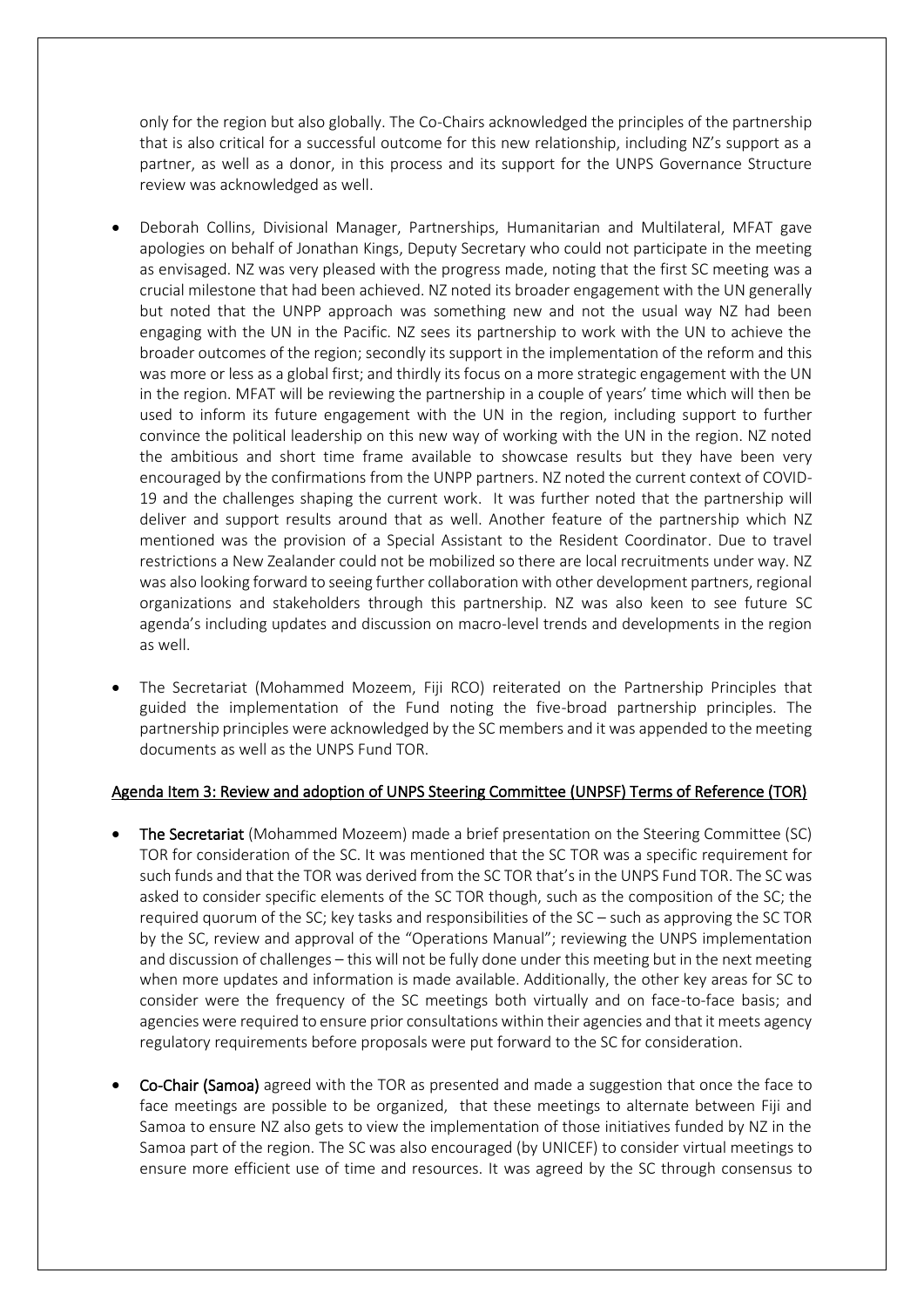determine the need for face-to-face meetings as required and to convence virtually otherwise. Additionally, it was mentioned that there is a need to determine ways for decisions and recommendations of the SC are provided to the UNCT without a need for holding special meetings of the UNCT to cater for further alignment. The RC's obviously will be having a key role in undertaking this task.

In terms of the SC composition, Co-Chair (Samoa) proposed that new SC membership, should be considered as additional resources are contributed to the Fund.

- MFAT noted its preference to have some face-to-face meetings once it's possible. MFAT signaled interest in having an extraordinary SC meeting in 3-month early meeting to take stock of of how the implementation is progressing during this initial start-up and during the uncertainties of the Covid-19 environment. This could be transactionally light.
- The MPTF Office indicated that whilst the broad guidance for six months and yearly meetings are there from the MPTF, there may be good reasons to frontload some of the meeting frequency during the startup to allow implementation to facilitate early programming decisions and fasttracking as needed.
- Co-Chair (Samoa), reiterated that whilst there is no-government representation at the SC of the Fund and whilst there is government involvement in the Joint Country Action Plan (JCAP) steering committee to add a line in the SC TOR that members of the SC and Co-Chairs are responsible for duly informing the government counterparts on initiatives funded and implementation update to the governments. Additionally, around the principles of the partnership, there is mutual accountability and understanding on the results, this gives the RCs an ability to allow review of results with the aim for value for money and specific focus on results. Additional query raised by the Co-chair was whether new contributors to the Fund need to be reviewed by the SC or whether it will go with the flow as it happens.
- Co-Chair (Fiji) requested for the modification of the steering committee TOR to modify in terms of "leveraging" on page 3, decision number 5. If there is no objections the Co-Chair asked it to allow modification of this item on the language to make it as part of the role of the SC to support leveraging of new funds to allow the growth of the partnership. The MPTF Office clarified that this was a standard function of the SC and it can be revised to reflect this and additionally when new funds become available, the potential new contributor may want to know the strategic nature and fund contribution which can be discussed with the Co-Chairs and members in the future. The Secretariat (Mozeem) suggested to allow the fund leveraging function to be made more clearer to replace the words 'work programme" with the word "steering committee" on page 3 of the SC TOR, decision 5 and to further expand the second last bullet point in the SC TOR under the "Key Tasks and Responsibilities" section , in particular second last bullet point "Approve extensions to the UNPS Fund, as required; and…" to further revise the wordings here to add words such as "expansion" to allow new fund contributors and agencies to be added by the SC through consensus. Changes to be shared with the SC in due course and prior to the next SC meeting.
- UNICEF (Sheldon) asked it to be made a bit clearer in terms of fund leveraging function of the SC and that agencies reserved the right to mobilise resources bilaterally and through other means beyond the UNPSF modality. The Co-Chairs noted that collective resource leveraging was a responsibility of the SC and was part of the Management Accountability Framework (MAF) and the Funding Compact principles as part of the reform which all have already signed up for and it also did not discourage agencies or donors to not raise bilaterally as well. The RCs as Co-Chairs will play a key role in raising funds under the pooled financing mechanism for the UNs work in the region.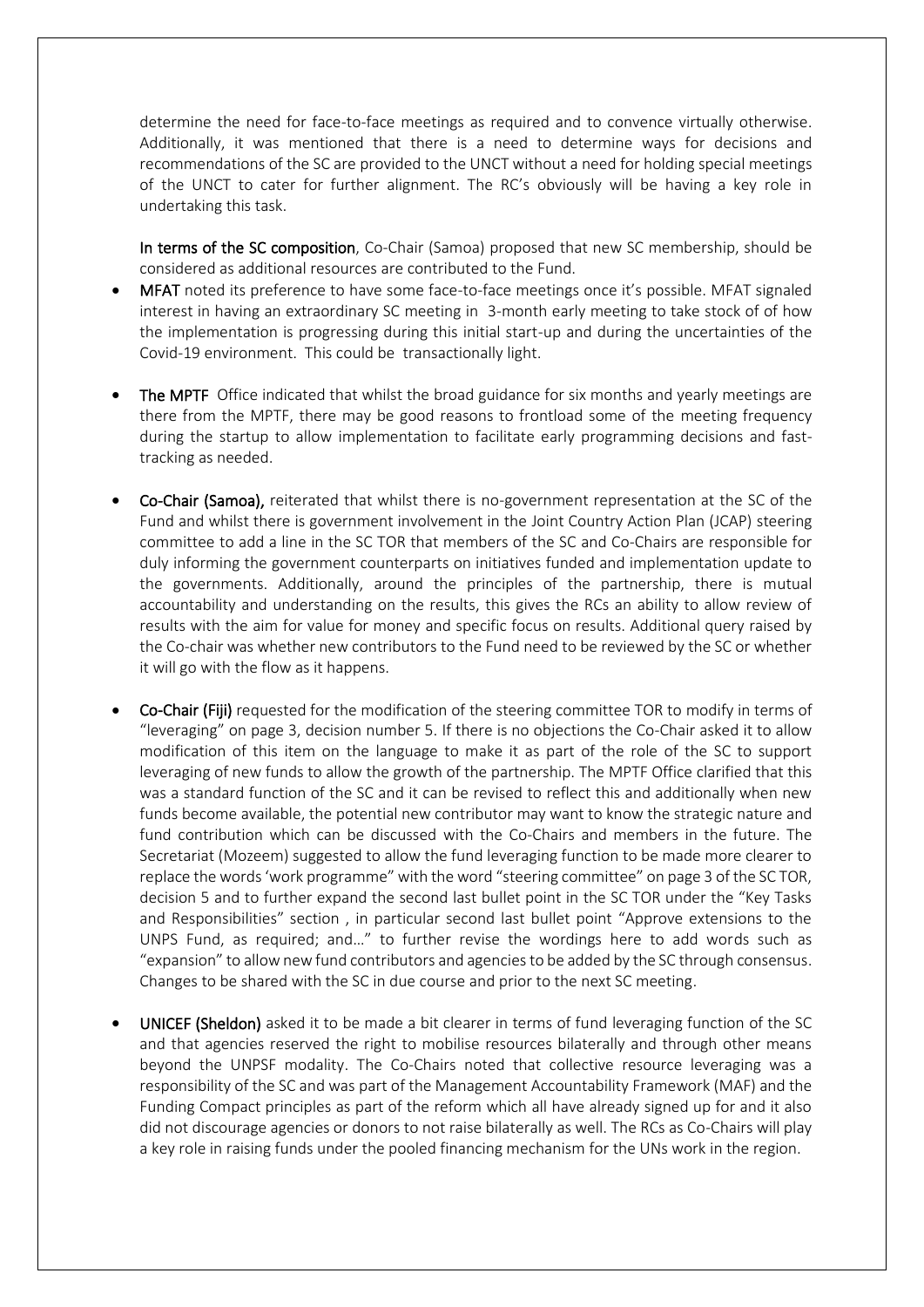## Agenda Item 4: Presentation on MPTF Fund Financial Status

- The MPTF Office congratulated all members for their efforts and progress made on the setup of the Fund, specifically the inaugural meeting of the SC, championing the SG's reform agenda. Ensuring the foundations are right at the very beginning will provide a good platform for future engagement and fund implementation.
- The MPTF Office places a very heavy emphasis on transparency both during and pre-post COVID phase as well to ensure partners and stakeholders have access to the progress of the fund. In this connection the MPTF Office noted the available Gateway, the MPTF Office's website with a specific page for the UNPS Fund page which provides real-time financial information, and regularly updated by the Fund Secretariat on narrative progress and also encouraged the members to utilize this digital setup to access various information.
- In terms of the financial position of the fund, the Funding Framework is presented to the Steering Committee as a standard agenda item Currently, only the contribution table is included along with the general financial status table. As the fund evolves more information on transfers and expenditures will be populated. The MPTF Office Gateway also captures financial inflows and outflows on a real-time basis. Interest earned on the fund are deposited back to the programmatic resources of the fund.
- According to the Funding Framework USD\$6.342,930 is available for programming.

## Agenda Item 5: Structure, Process and other procedures (incl. reporting)

- A brief presentation was made by the Secretariat (Mozeem) to the SC. This is enclosed in the annex to these minutes.
- The Secretariat also proposed for SC to consider the drafting process of the Operations Manual as well which is one of the requirements of the MPTF. It was discussed and agreed that this will be developed in-house jointly between the two RCOs to the next SC meeting.

# Agenda Item 6: Review and endorse the UNPSF 2020 Joint Work Plan (JWP) – including presentation of programmes by outcomes (5 mins per agency)

- The Secretariat (Mozeem) presented the Joint Work Plan for the SC's consideration. The overall budget noted for the JWP for 2020 for the next six months was noted as \$4.155 million NZD dollars and the full budget for the 2.5 years was noted as NZ\$22.52m. The Secretariat requested the SC to consider the budgets as presented and for the JWP to be converted into USD based on the applicable conversion rates from NZ to USD based on income received and for it to be endorsed by the SC Co-Chairs on behalf of the SC. The fund transfer request to the MPTF Office/Administrative Agent, therefore, will be made by the SC Co-Chairs on behalf of the SC. There were no objections received and the SC adopted the proposal from the Secretariat.
- UN Women raised the issue of currency fluctuations, in particular whether the interest earned will be used to manage currency fluctuations. The MPTF Office clarified that once the deposits are received in the Fund that's the exchange rate that will be applied, and in terms of interest earned from the Fund it goes back to the Fund for programmatic considerations. The MPTF Office also noted that the funds deposited in the Fund are not expected to also sit in the account for too long which reduces the amount of interest that will be earned but in principle whatever is earned as interest will be used to offset currency fluctuations.
- Additionally, Co-Chairs(Samoa) mentioned that considering the cooperate requirement to mention in the minutes that within the actual implementation of the UNPSF 2020 workplans that agencies will consider the Socio-Economic Response and Recovery elements. No objections were received on this suggestion considering there were no specific changes needed on the JWP as presented.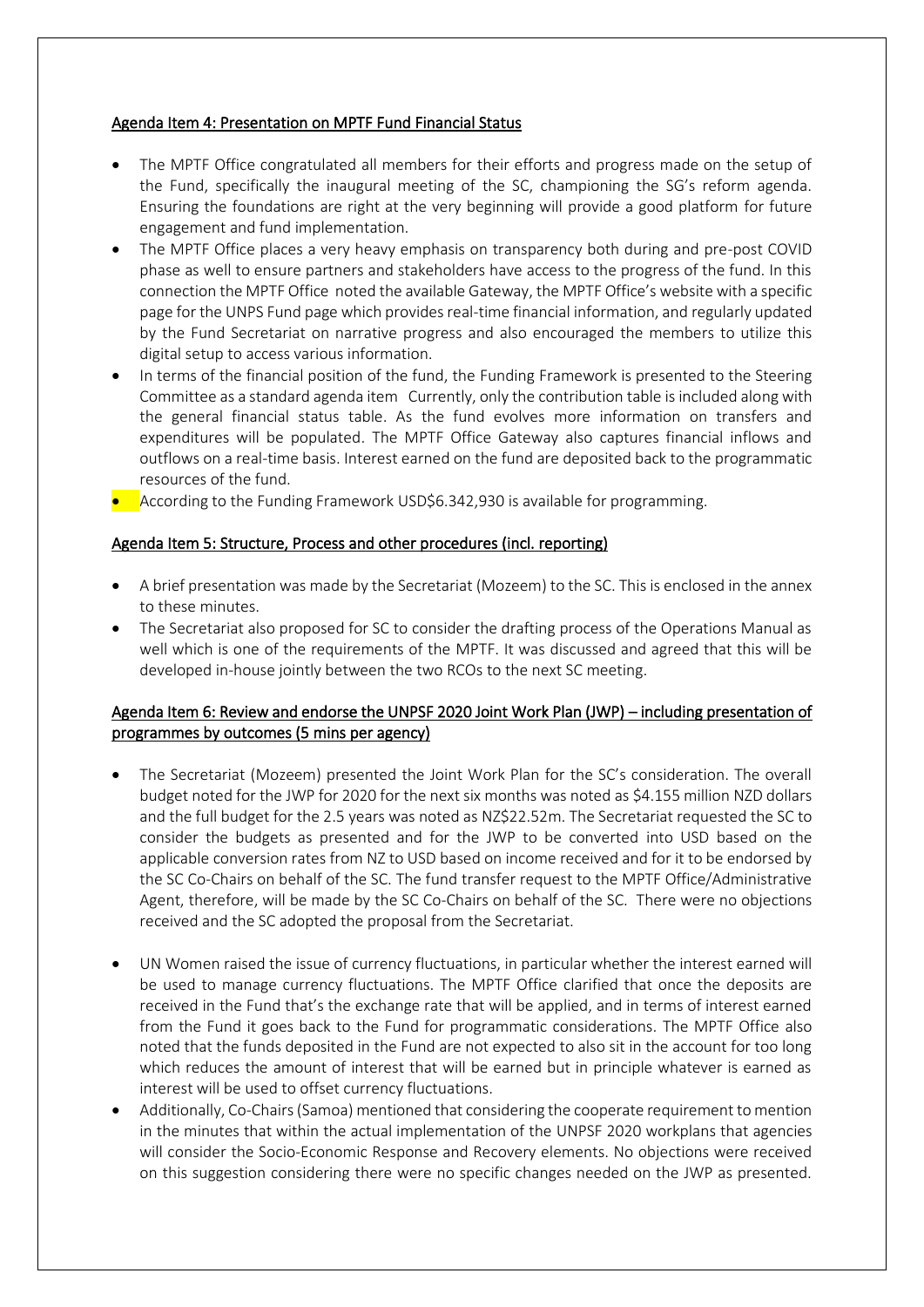MFAT also made a point that whilst the fund was starting a few months later to enable sensechecking against the COVID-19 elements, it will be important for the SC to meet in the next 3 months and seek how the implementation progresses with the understanding that there is limited ability to make significant shifts in scope of the programme.

- The SC then considered presentations from all the 4 UN agencies. Presentations are enclosed for reference.
- Co-Chair (Fiji) made a remark for transparency purposes that UN Women also received additional funds for programmes such as the Markets for Change (M4C) from the Secretary General's COVID-19 MPTF funds for Vanuatu and Solomons for instance for WASH support for UN Women component and UNDP also received funds for training and agricultural support. UNDP and UNFPA received similar funds for Tokelau.
- The SC also reviewed an Options Paper for the Joint Programme between UNDP and UNODC. Paper is annexed to the minutes. MFAT requested further clarity on what it meant for UNODC to sign the MOU from an accountability perspective, given that MFAT is not a party to the MOU and the understanding is that accountability for the PRAC component rests with UNDP. MFAT also sought clarity on the various cost implications as well. The Co-Chairs requested if this could be clarified internally within the UN and the paper then revised for circulating to the SC electronically for a decision. The SC agreed on this proposed way forward.

## Agenda Item 7: Review UNPSF M&E and Results Requirements

- The Secretariat (Mozeem) requested the SC to consider the UNPP Monitoring, Evaluation, Reporting and Learning (MERL) Document and Theory of Change (TOC).
- MFAT requested finalisation of the MERL by ensuring the baselines, targets and indicators are all completed. MFAT also noted that the indicators that cover the UNPP approach require further work. A smaller taskforce to review it was proposed, although MFAT expressed a willingness to endorse the documents submitted, in principle.
- The Secretariat also requested the SC to consider the MPTFO requirement for a UNPSF monitoring plan.
- It was agreed that the smaller taskforce comprising of the M&E teams from both the RCOs and agencies and to complete the drafts of the MERL, TOC and the Monitoring Plan within a months' time to be shared within the SC and then approved virtually.
- The SC was also requested to note the requirement for 6 monthly monitoring meetings.

## Agenda Item 8: UNPP Communications

- The Secretariat (Mozeem) updated the SC on communication matters, specifically the launch which was rescheduled to take place around the week of 6<sup>th</sup> July to include NZ High Commission, UN and broader stakeholders. There will be also joint press releases and joint communications materials produced.
- Clarity from UN Women (Sandra) was sought in terms of communication and branding of when the agencies could start using logos etc and branding. It was clarified that the RCOs and MFAT have already been working on branding for the launch materials, through a Trello board which links all comms elements. Agency focal points will be linked as well.
- The SC agreed to establish a communications team working group comprising of the RCOs Communication colleagues, MFAT and the agencies. The working group would develop branding guidelines, a communications plan and various media outreach activities before the next SC meeting.